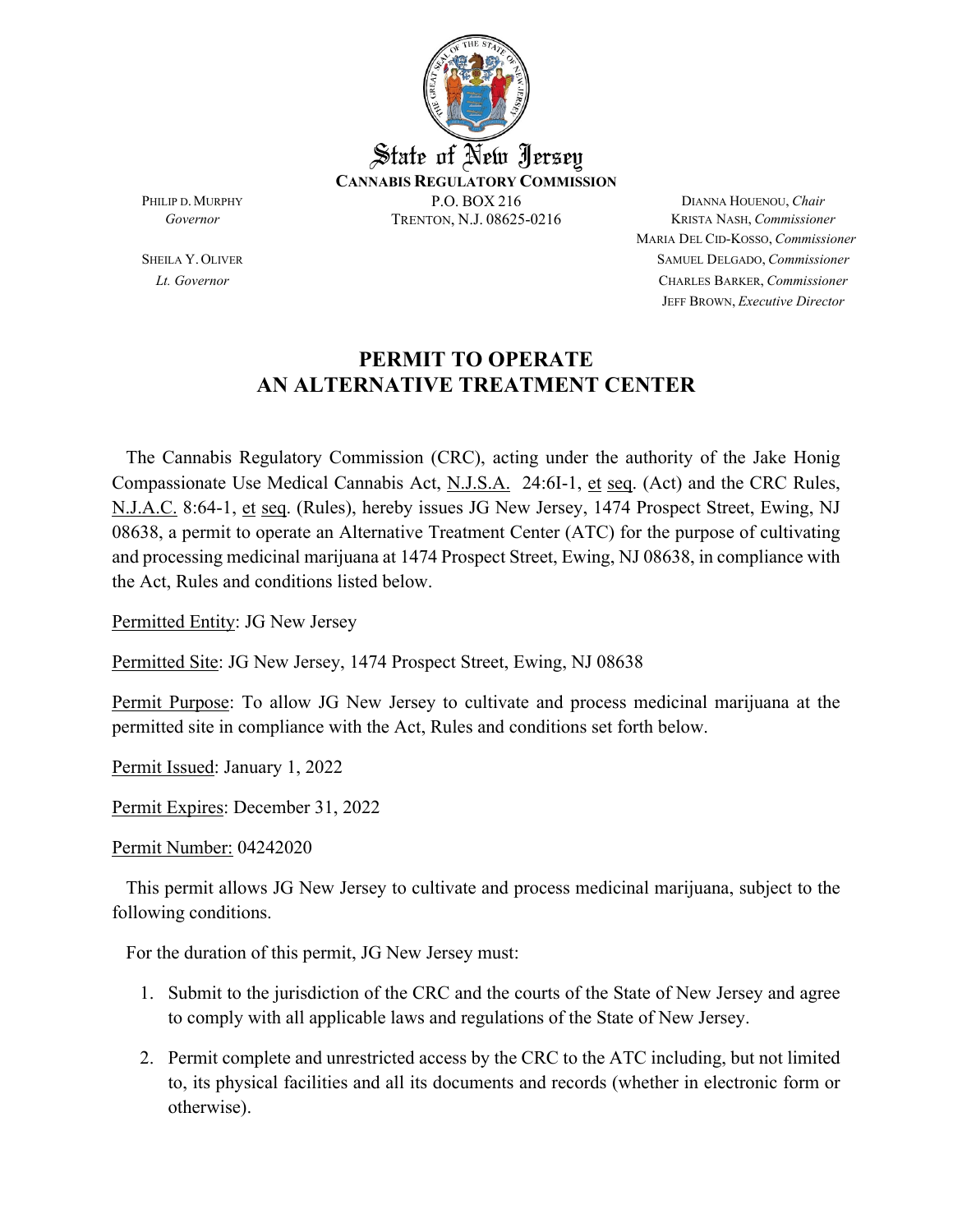- 3. Fully operate the approved security alarm and video monitoring systems.
- 4. Fully operate the approved internal management system.
- 5. Implement all standard operating procedures approved by the CRC related to the cultivation site.
- 6. Maintain compliance with all requirements outlined in the CRC Operational Inspection Requirements.

 Any violation of the conditions of this permit and/or the legal and regulatory requirements to operate an ATC in the State of New Jersey may result in the CRC acting against JG New Jersey including, but not limited to, suspending JG New Jersey's operations, in accordance with the Act, Rules and any other applicable laws.

Dianna Houenou Chair